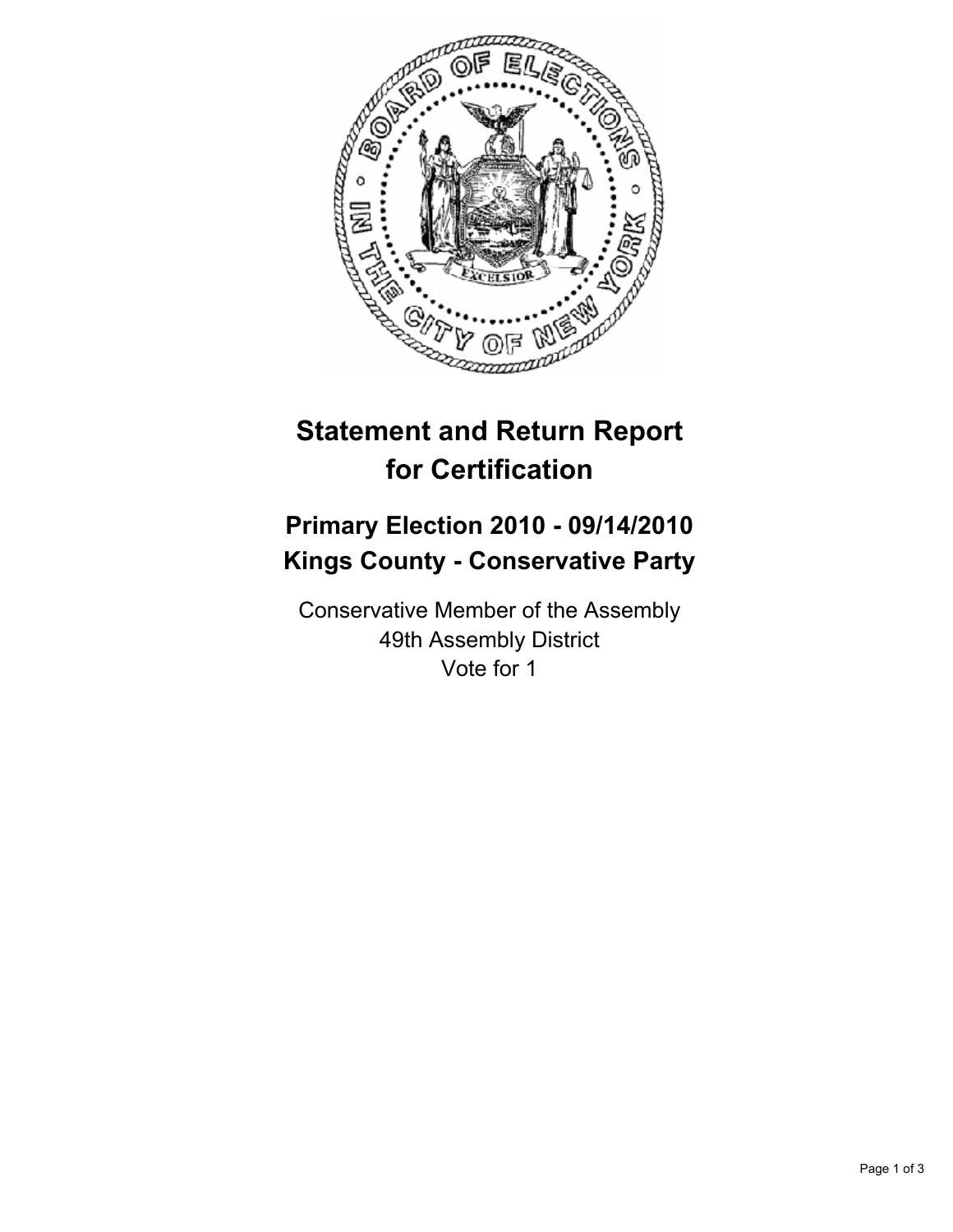

### **Assembly District 49**

| <b>Total Votes</b>                | 57 |
|-----------------------------------|----|
| LUCRETIA REGINA-POTTER (WRITE-IN) | 4  |
| LUCRETIA REGINA POTTER (WRITE-IN) |    |
| PETER CIPRIANO                    | 49 |
| <b>AFFIDAVIT</b>                  |    |
| ABSENTEE/MILITARY                 |    |
| <b>EMERGENCY</b>                  | 0  |
| <b>PUBLIC COUNTER</b>             | 61 |